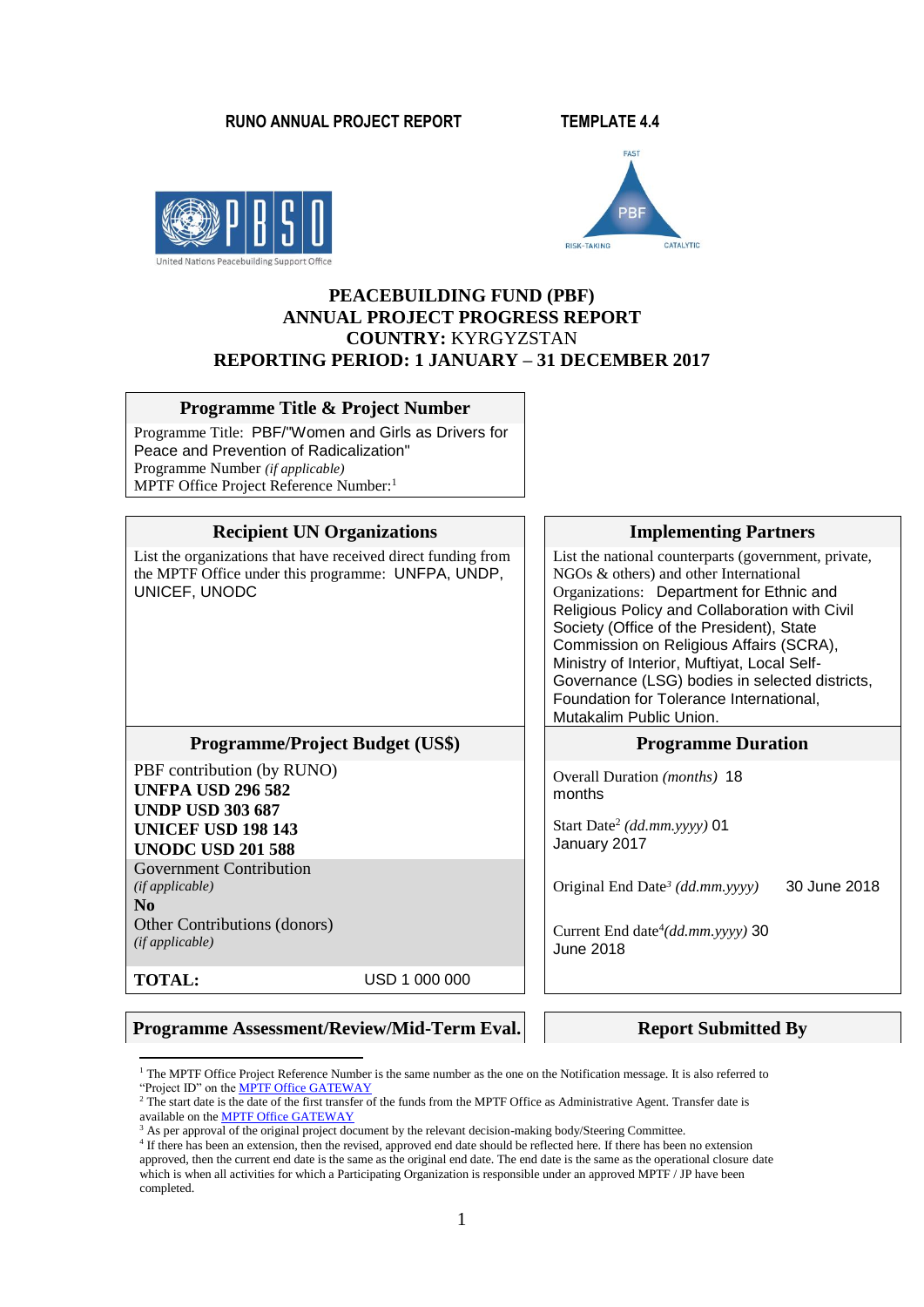| Assessment/Review - if applicable <i>please</i> attach<br>$\Box$ Yes $\Box$ No Date: |  |  |
|--------------------------------------------------------------------------------------|--|--|
| Mid-Term Evaluation Report $-i f$ applicable please attach                           |  |  |
| $\Box$ Yes $\Box$ No Date:                                                           |  |  |
|                                                                                      |  |  |

Name: Samara Papieva

Title: Project Manager Participating Organization (Lead): UNFPA Email address: papieva@unfpa.org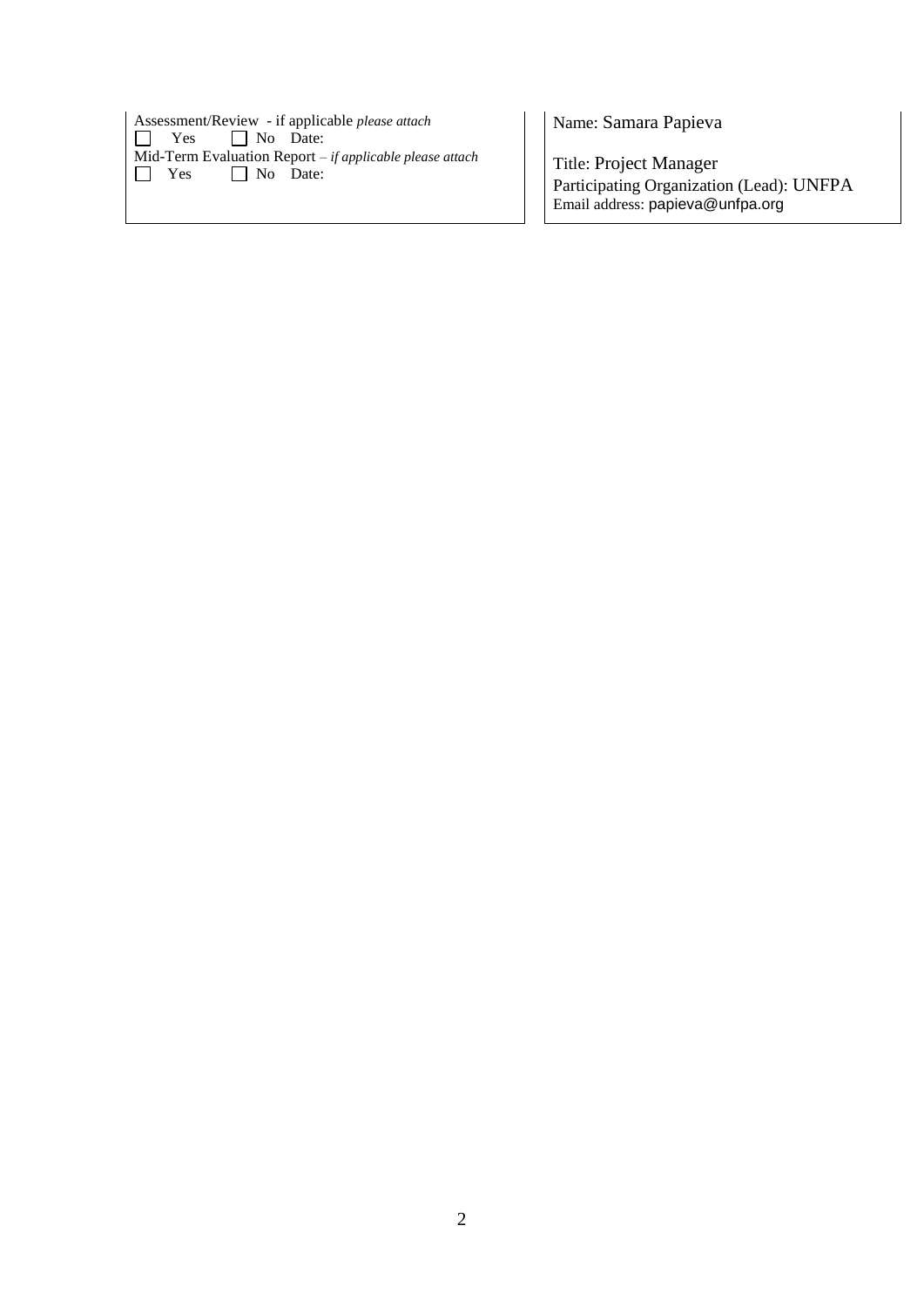#### **PART 1 – RESULTS PROGRESS**

## **1.1 Assessment of the current project implementation status and results**

### **For PRF projects, please identify Priority Plan outcome and indicators to which this project is contributing:**

|  | Priority Plan Outcome to which the project is contributing.          |
|--|----------------------------------------------------------------------|
|  | Priority Plan Outcome indicator(s) to which project is contributing. |

**For both IRF and PRF projects, please rate this project's overall achievement of results to date:** on track

### **For both IRF and PRF projects, outline progress against each project outcome, using the format below. The space in the template allows for up to four project outcomes.**

**Outcome Statement 1:** Women and girls at risk to VE engage with communities in manner compatible with the views and ideology as the result of PVE initiatives undertaken by nonformal and formal leaders

#### **Rate the current status of the outcome: on track**

| Indicator 1:                                                           | Baseline: 0                                        |
|------------------------------------------------------------------------|----------------------------------------------------|
|                                                                        | Target: 500 women and girls                        |
| The number of women and girls at risk to VE                            | Progress: Participants of women initiatives        |
| (disaggregated by age, ethnicity and community) take                   | (PVE activities)                                   |
| preventive VE actions and participate in community                     | Total number of participants: 2063                 |
| life.                                                                  | Age: under 25-546; 25-45 - 619, 45 and             |
|                                                                        | $up - 908$                                         |
| Indicator 2:                                                           | Sex: male participants - 141; female               |
| Percentage of capacitated women and girls who                          | participants: 1921                                 |
| provide professional advice and engage<br>local<br>authorities in PVE. |                                                    |
|                                                                        | Baseline: 0                                        |
|                                                                        | Target: 80 women                                   |
| Indicator 3:                                                           | Progress: Women Leadership School total            |
|                                                                        | number of participants: 86                         |
|                                                                        | Age: under $25 - 1$ ; $25 - 45 - 24$ , 45 and up – |
|                                                                        | 61                                                 |
|                                                                        |                                                    |
|                                                                        | Baseline: 0                                        |
|                                                                        | Target:                                            |
|                                                                        | Progress:                                          |

## **Output progress**

*List the key outputs achieved under this Outcome in the reporting period (1000 character limit).Outputs are the immediate deliverables for a project.*

Two rounds of Women Leadership Schools (WLS) for participants from all 16-target communities (Annex # 1 - The list of project target areas) were conducted for more than 80 women – religious leaders according to the developed training modules. WLS aimed at strengthening the capacity of participants in prevention of radicalization and peacebuilding in their communities (trainings within WLS included sessions on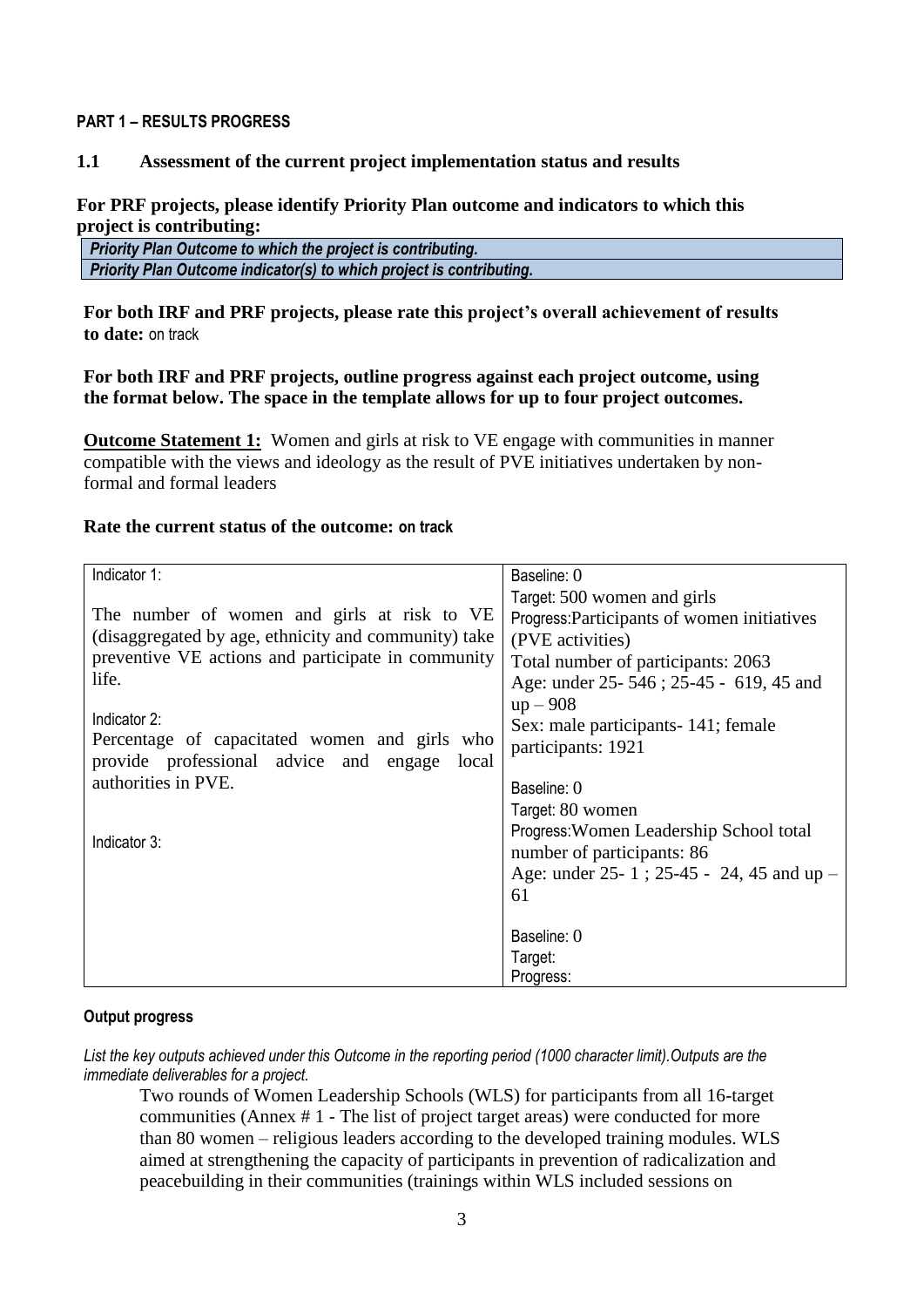tolerance, information on banned extremist organizations, mazhabs and dogmas in Islam, state religious policy, social and medical support issues, critical thinking, polemic, concepts of radicalism and extremism and their difference, etc.). After the first round of WLS, participants developed and implemented 16 plans of women initiatives aimed at prevention of radicalization, which included 49 activities. 2063 community members benefited from activities within women initiatives.

#### **Outcome progress**

*Describe progress made during the reporting period toward the achievement of this outcome. This analysis should reflect the above indicator progress and the output achievement. Is there evidence of the outcome contributing to peacebuilding and to the specific conflict triggers (3000 character limit)?* 

The project involved women religious leaders in the work on prevention of radicalization. Due to the fact that the subject of PVE is relatively new, there has not been much work done with religious leaders on this topic, and especially with women and girls. Most of women religious leaders from the ground had no experience of involving in projects or public activities, confining themselves to their narrow circle of people (listeners of madrassas, members of hujra). Some of women-participants of the project ( WLS in particular) are recognized religious leaders in their communities, nevertheless women did not realize their role in the community on issues of prevention of radicalization and peacebuilding and were not directly involved in PVE efforts. In a sense, religious leaders gradually moved away from the secular part of the population, including from municipal and the state bodies. Moreover, in general, since religious leaders operated in their narrow communities, they did not have the experience of communicating with representatives of local authorities, police, representatives of neighborhood committees, elderly courts, women councils, in particular on the issue of prevention of radicalization. For these reasons, initially the project was challenging in the issue of bringing religious women and girls into the project. On the one hand, they had no experience of participating in projects, on the other hand they had a certain lack of trust in secular organizations and people. Equally important factor was the gender issue, as many girls and women refused to participate in the project, arguing that this was prohibited by their husbands (some of participants were allowed to participate at WLS only after imam has talked to their husbands) . It is worth noting that the general trend is as described above, while the different target communities has its own specificities. As a result of the project, a dialogue was established between religious women and girls and representatives of local authorities, neighborhood committees and police officers. Women and girls equipped with knowledge and skills have led the implementation of PVE initiatives in their communities and started to realize their role in the prevention of radicalization and peacebuilding. At the same time, they have realized that in the PVE issue the goals of the state and religious leaders coincides which is peace and stability in the communities and in the country. Women and girls – participants of WLS were able to reach out to the wider group of people in their communities with the topic of prevention of radicalization, have learned the ways to identify and involved marginalized women on PVE efforts.

#### **Reasons for low achievement and rectifying measures**

*If sufficient progress is not being made, what are the key reasons, bottlenecks and challenges? Were these foreseen in the risk matrix? How are they being addressed and what will be the rectifying measures (1500 character limit)?*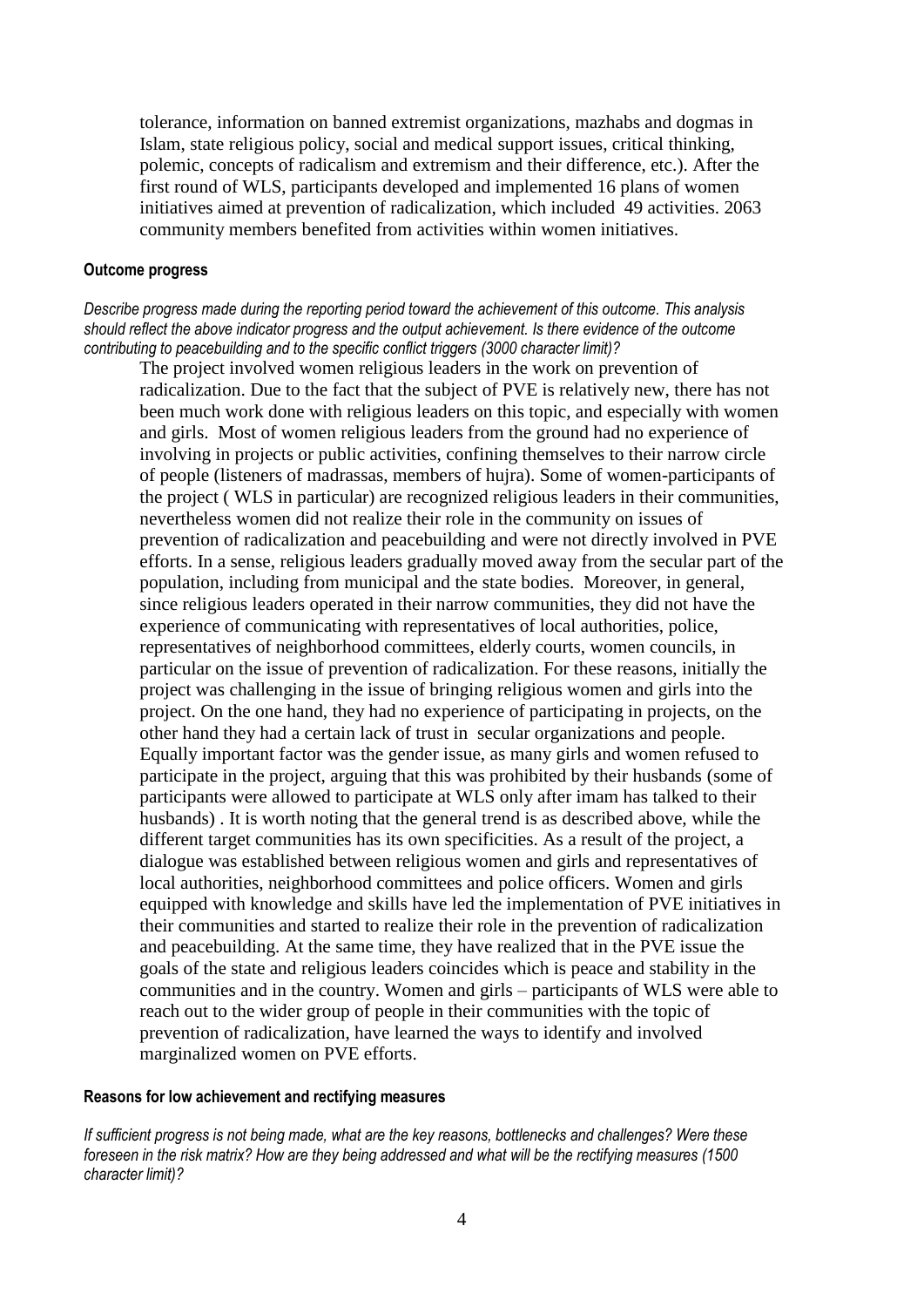While radicalization and violent extremism is a highly recognized challenge/phenomenon in Kyrgyzstan, the practice has shown methodological and institutional frames of PVE are still at the nascent stage in the country. Such circumstances required extensive consultations with both governmental agencies and non-governmental organizations towards visioning/formulating implementation strategies to ensure greater impact of project results in further perspectives. Secondly, given the fact that PVE is a multi-disciplinary, cross-sectorial, multifaceted dimension it required extensive consultations among variety of stakeholders, national institutions to reconcile planned activities. Thirdly, PVE is an emerging area in the country, it therefore has not yet accumulated a matured/diversified country level expertise, capacity and knowledge, be it among NGOs or individual consultants that further aggravated implementation timelines.

**Outcome Statement 2:** Law enforcement institutions, local authorities, legal aid providers and social workers engage women and girls at risk to VE in inclusive dialog to ensure access to public service

## **Rate the current status of the outcome: on track**

| Indicator 1:                                                                                                                                                                                                                                                                                                           | Baseline: Data is abialable in the baseline                                                                                                                                                                                                                                                                                                |
|------------------------------------------------------------------------------------------------------------------------------------------------------------------------------------------------------------------------------------------------------------------------------------------------------------------------|--------------------------------------------------------------------------------------------------------------------------------------------------------------------------------------------------------------------------------------------------------------------------------------------------------------------------------------------|
| Perception of women and girls from target groups on<br>public services access in communities is improved<br>Indicator 2:<br>Number of capacitated selected law enforcement<br>institutions, local authorities, legal aid providers and<br>social workers who provide legal/social protection<br>support and assistance | report<br>Target: TBC<br>Progress: Gaps in technical and social skills<br>duty bearers identified; learning<br>of<br>materilals drafted and tested; A course on<br>service delivery sensitive to gender,<br>ethnicty and religiousity is outsourced by<br>the State HR Service to be run through<br>Universities as qualification<br>three |
| Indicator 3:                                                                                                                                                                                                                                                                                                           | advancements for public servants<br>Baseline: 0<br>Target: At least 200 police officers<br>Progress:215 police officers (where 7%)<br>women) trained<br>Baseline: 0                                                                                                                                                                        |
|                                                                                                                                                                                                                                                                                                                        | Target:<br>Progress:                                                                                                                                                                                                                                                                                                                       |

#### **Output progress**

*List the key outputs achieved under this Outcome in the reporting period (1000 character limit).Outputs are the immediate deliverables for a project.*

A profile study was conducted with the social workers which resulted in more indepth insight into their attitudes and skills towards the groups, considered vulnerable to radicalization. The State Human Resource Service was equipped with learning course on service delivery sensitive to gender, ethnicity and religiosity, which it further outsourced to three local universities to deliver as their qualification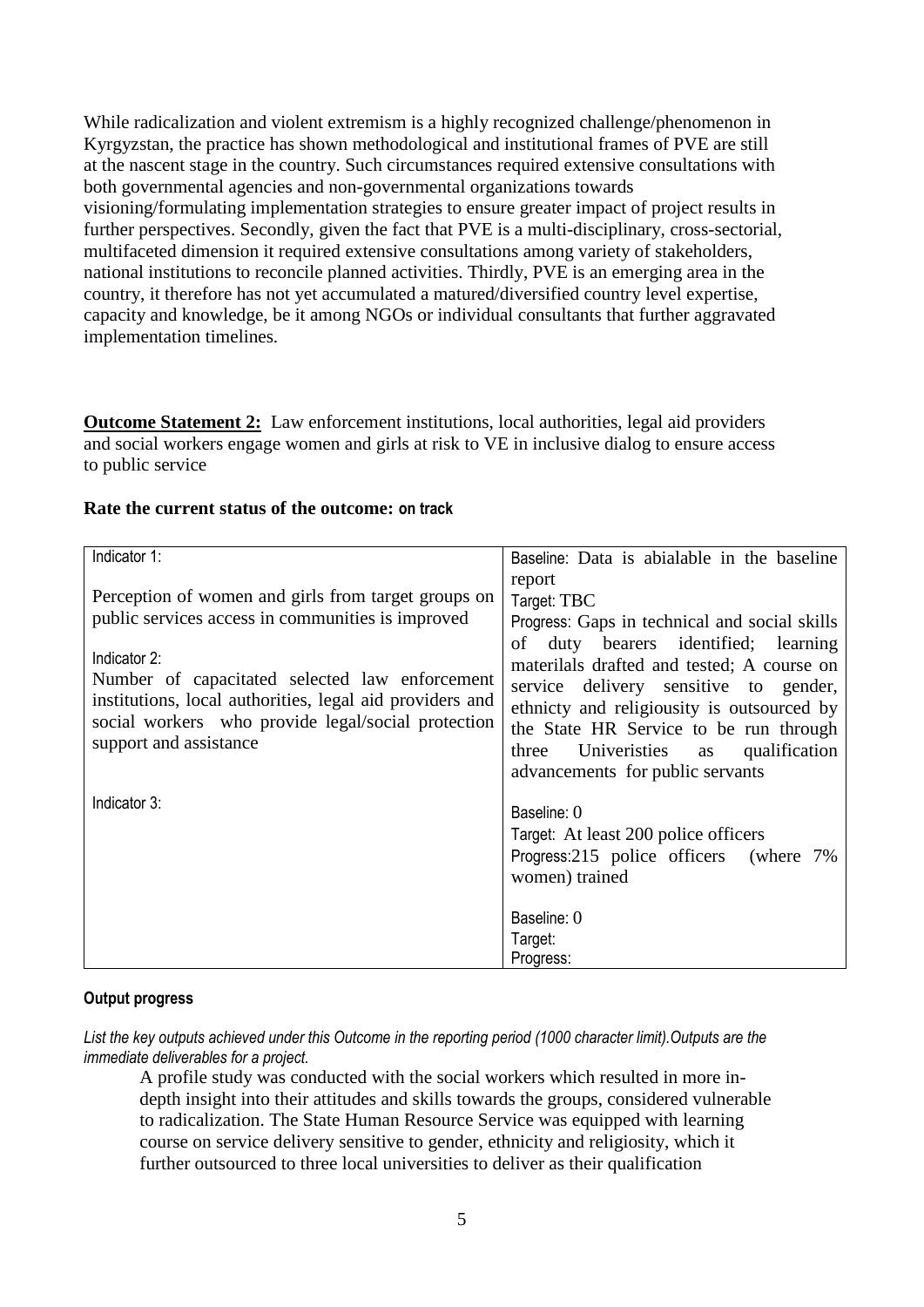advancement courses for public administration professionals. ToT training and learning materials drafted for social workers. Based on the training needs assessment of frontline police officers training plan has been developed on community policing principles to prevent extremism and for theology police experts. Free legal aid was provided to inhabitants of 16 target communities (292 people, 66% women). Information Center under SCRA was supported to provide consultations on theology, secular law, psychology via hotline for more than 400 people.

#### **Outcome progress**

*Describe progress made during the reporting period toward the achievement of this outcome. This analysis should reflect the above indicator progress and the output achievement. Is there evidence of the outcome contributing to peacebuilding and to the specific conflict triggers (3000 character limit)?* 

The project has been partnering with the Center for Study of Religious Situations (CSR), newly emerging government supported think tank specializing on PVE research and capacity building. The project has established a temporary consultation group composed of Bishkek-based social sector professionals to guide project outreach and capacity building activities. It has been helpful in identifying key field level partners, refining the tools and the methodology of the profile study as well as in feeding into the training materials. The project has been working to institutionalize the knowledge delivery to duty bearers on PVE-focused service delivery through higher education institutions. ToT Training and learning materials drafted for social workers and the local governances have benefited from insights of the project consultation group represented by Bishkek-based social public administration professionals. A profile study by the CSR revealed gaps both in technical and social skills of service providers which contributes to alienation with the vulnerable women and girls. It confirmed and reiterated that most of the local service providers do not see poor public awareness about services as an issue of concern. Nor they consider awareness raising about services as their function. Furthermore, there is no focus to equity in their approach while delivering services i.e. little distinction between the vulnerable and well-off. These findings are put in the basis of the training materials for LSGs and service provider currently being tested. The needs assesment among police officers demonstrated the importance of increasing level of knowledege of fronline police officers on gender sensitive prevention and community based principles of PVE. 215 community policing and juvenile delinquency police officers (7 % women) from all oblasts of the country enhanced knowledge on community policing principles to prevent extremism. The introduced dialogue platforms mechanism helped to reveal the existing problems in communication between the law-enforcement and local communities to build trust, identify risks and find effective ways to prevent radicalization to violence at the community level.The training sessions were led by trainers from the MoI Service on Counter-Terrorism Department, which strengthens internal MoI capacity to provide training on PVE to its staff and establishes a good basis for further inclusion of PVE in police training. During the legal consultations, people were interested on such issues as pensions and benefits; registration of land plots; property and inheritance; alimony and debts; receipt of personal documents. Regarding "HelpLine" on average, about 43% of appeals were related to questions of theology and religious law; about 34% were questions of legal advice; about 12% - appeals for psychological counseling, and about 6% of applicants were interested in the activities of state and non-state authorities.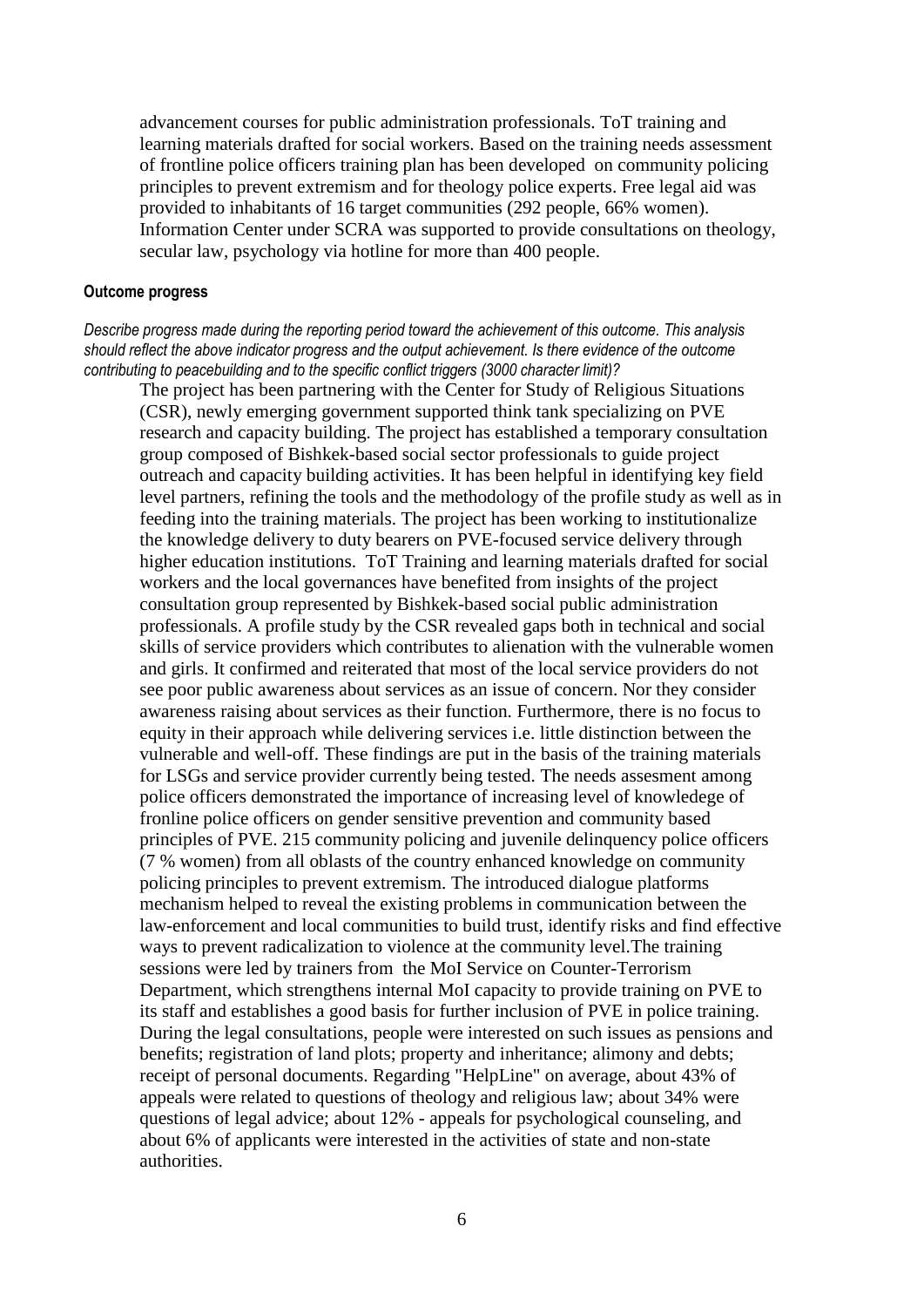## **Reasons for low achievement and rectifying measures**

*If sufficient progress is not being made, what are the key reasons, bottlenecks and challenges? Were these foreseen in the risk matrix? How are they being addressed and what will be the rectifying measures (1500 character limit)?*

## **Outcome Statement 3:**

### **Rate the current status of the outcome: on track**

| Indicator 1: | Baseline:<br>Target:<br>Progress: |
|--------------|-----------------------------------|
| Indicator 2: | Baseline:<br>Target:<br>Progress: |
| Indicator 3: | Baseline:<br>Target:<br>Progress: |

#### **Output progress**

*List the key outputs achieved under this Outcome in the reporting period (1000 character limit).Outputs are the immediate deliverables for a project.*

#### **Outcome progress**

*Describe progress made during the reporting period toward the achievement of this outcome. This analysis should reflect the above indicator progress and the output achievement. Is there evidence of the outcome contributing to peacebuilding and to the specific conflict triggers (3000 character limit)?* 

## **Reasons for low achievement and rectifying measures**

*If sufficient progress is not being made, what are the key reasons, bottlenecks and challenges? Were these foreseen in the risk matrix? How are they being addressed and what will be the rectifying measures (1500 character limit)?*

#### **Outcome Statement 4:**

## **Rate the current status of the outcome: on track**

| Indicator 1: | Baseline:<br>Target:<br>Progress: |
|--------------|-----------------------------------|
| Indicator 2: | Baseline:<br>Target:              |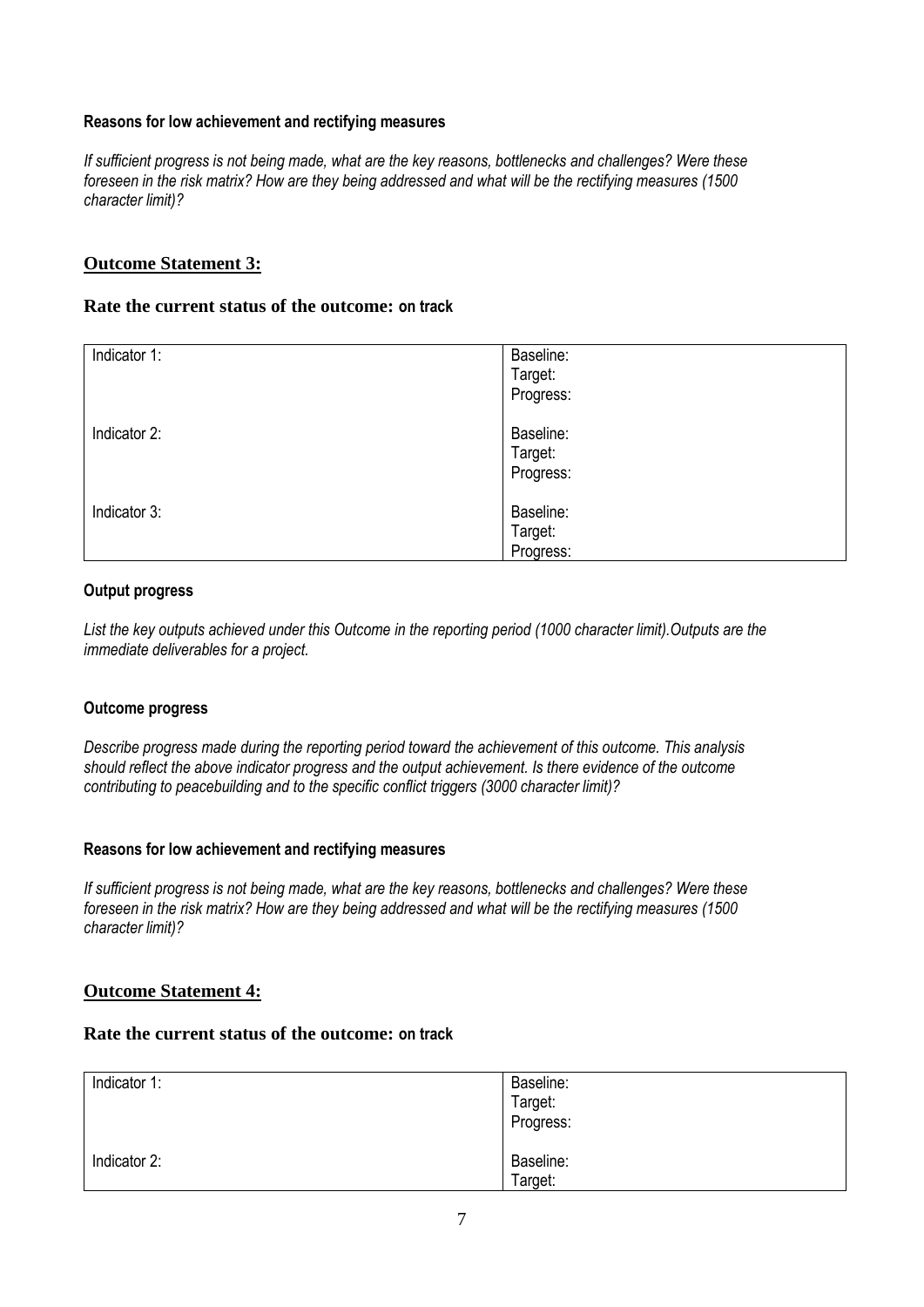|              | Progress:                         |
|--------------|-----------------------------------|
| Indicator 3: | Baseline:<br>Target:<br>Progress: |

## **Output progress**

*List the key outputs achieved under this Outcome in the reporting period (1000 character limit).Outputs are the immediate deliverables for a project.*

#### **Outcome progress**

*Describe progress made during the reporting period toward the achievement of this outcome. This analysis should reflect the above indicator progress and the output achievement. Is there evidence of the outcome contributing to peacebuilding and to the specific conflict triggers (3000 character limit)?* 

## **Reasons for low achievement and rectifying measures**

*If sufficient progress is not being made, what are the key reasons, bottlenecks and challenges? Were these foreseen in the risk matrix? How are they being addressed and what will be the rectifying measures (1500 character limit)?*

## **1.2 Assessment of project evidence base, risk, catalytic effects, gender in the reporting period**

| Evidence base: What is the               | Presentations of plans of women initiatives on PVE are             |
|------------------------------------------|--------------------------------------------------------------------|
| evidence base for this report and        | conducted with participation of local authorities, representatives |
| for project progress? What               | from the police, SCRA, Muftiyat, community leaders and             |
| consultation/validation process has      | recorded in protocols. 16 plans of women initiatives were          |
| taken place on this report (1000)        | elaborated by women and formulated according to the developed      |
| character limit)?                        | format. Baseline research was conducted with involvement of all    |
|                                          | stakeholders (Annex #2 - Draft of baseline report). Additionally,  |
|                                          | to the baseline research undertaken by the project in the          |
|                                          | inception, the project interventions are guided by the findings of |
|                                          | the profile study for the duty bearers. Database of free legal aid |
|                                          | receivers developed. A series of consultations conducted to agree  |
|                                          | with the national partners (Ministry of Interior, State Service on |
|                                          | Religious Affairs, independent experts and Police Academy) on      |
|                                          | planning of the joint project events, including planning on the    |
|                                          | capacity building of the law enforcement.                          |
| Funding gaps: Did the project fill       | The given project is considered as a pilot PVE project for         |
| critical funding gaps in                 | involved UN Agencies and was critical taking into account that     |
| peacebuilding in the country?            | PVE issue is getting more and more relevant in the region and      |
| Briefly describe. (1500 character limit) | there was fuding gap of PVE efforts. In this sense, this project   |
|                                          | gives opportunity to test PVE approaches, assess the situation, to |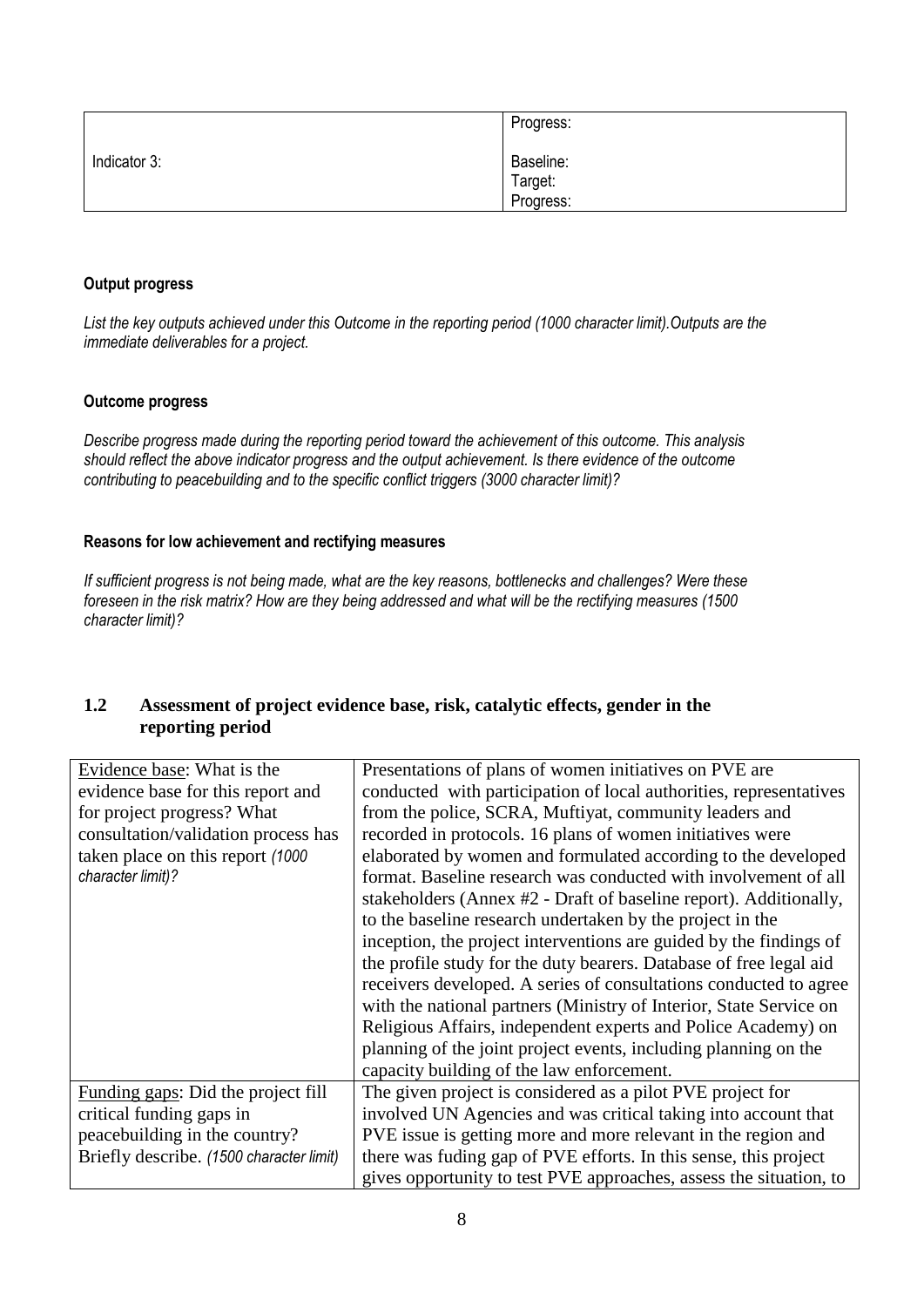|                                        | weigh and take measures to address risks.                          |
|----------------------------------------|--------------------------------------------------------------------|
| Catalytic effects: Did the project     | The project was catalytic in establishment of interaction and      |
| achieve any catalytic effects, either  | partnership of women religious leaders with local authorities      |
| through attracting additional          | (neighborhood committees and elderly courts). For instance, in     |
| funding commitments or creating        | Amir-Timur community, there was a lack of trust to women           |
| immediate conditions to unblock/       | initiatives from members of local authorities, which was           |
| accelerate peace relevant              | preceded, by the lack of communication and interaction. Through    |
| processes? Briefly describe. (1500     | participation at presentation of women initiatives and as guest    |
| character limit)                       | speakers at activities organized by women they could               |
|                                        | communicate with women and girls religious leaders and gain        |
|                                        | understating of their role and work on PVE. This is turn was       |
|                                        | catalytic in setting-up grounds for further collaboration of local |
|                                        | authorities with female religious leaders on PVE efforts.          |
|                                        | Another example comes from Birlik community of the project         |
|                                        | from Aravan district, where women religious leaders initiated      |
|                                        | "School for Mothers" to strengthen intergeneration dialogue and    |
|                                        | communication for prevention of radicalization. This initiative    |
|                                        | was positively accepted by local authorities and the head of       |
|                                        | district administration has provided permanent premises with all   |
|                                        | necessary technical equipment for this initiative, which will      |
|                                        | continue operation. The project is among the rare ones that        |
|                                        | approaches PVE with the lens of access to quality of services,     |
|                                        | which found relevant by partners. Important example is the         |
|                                        | afore-mentioned partnership with the State's Human Resource        |
|                                        | Center for integrating PVE-related knowledge into the routine      |
|                                        | qualification advancement                                          |
| Risk taking/innovation: Did the        | During the second round of WLS, the innovative method of           |
| project support any innovative or      | simulation of risky situations was applied where on some           |
| risky activities to achieve            | practical exercise women were recruited into banned extremist      |
| peacebuilding results? What were       | groups. Using the information and skills from the trainings,       |
| they and what was the result? (1500    | participants were able to identify which banned group attempted    |
| character limit)                       | to recruit and provide their counter-arguments. Participants       |
|                                        | found this exercise very useful as they witnessed such situations  |
|                                        | in real life, but were not able to provide thoughtful counter-     |
|                                        | arguments before.                                                  |
| Gender: How have gender                | Gender marker score for this project is three. The main            |
| considerations been mainstreamed       | components of the project are aimed at women empowerment           |
| in the project to the extent           | and consider the issues of gender equality                         |
| possible? Is the original gender       |                                                                    |
| marker for the project still the right |                                                                    |
| one? Briefly justify. (1500 character  |                                                                    |
| limit)                                 |                                                                    |
| Other issues: Are there any other      | As a PVE project, for the effective support, contextualized        |
| issues concerning project              | approach needs to be adopted. The project requires adaptive re-    |
| implementation that should be          | programming to adjust its interventions, in consultations and      |
| shared with PBSO? This can             | joint actions with RUNOs and implementing partners. The local      |
| include any cross-cutting issues or    | context is also changing day by day such as trend of               |
| other issues which have not been       | radicalization and foreign fighters' returnees from abroad.        |
| included in the report so far. (1500)  | Therefore, the project had occasionally joint actions through      |
| character limit)                       | joint actions and project board discussions.                       |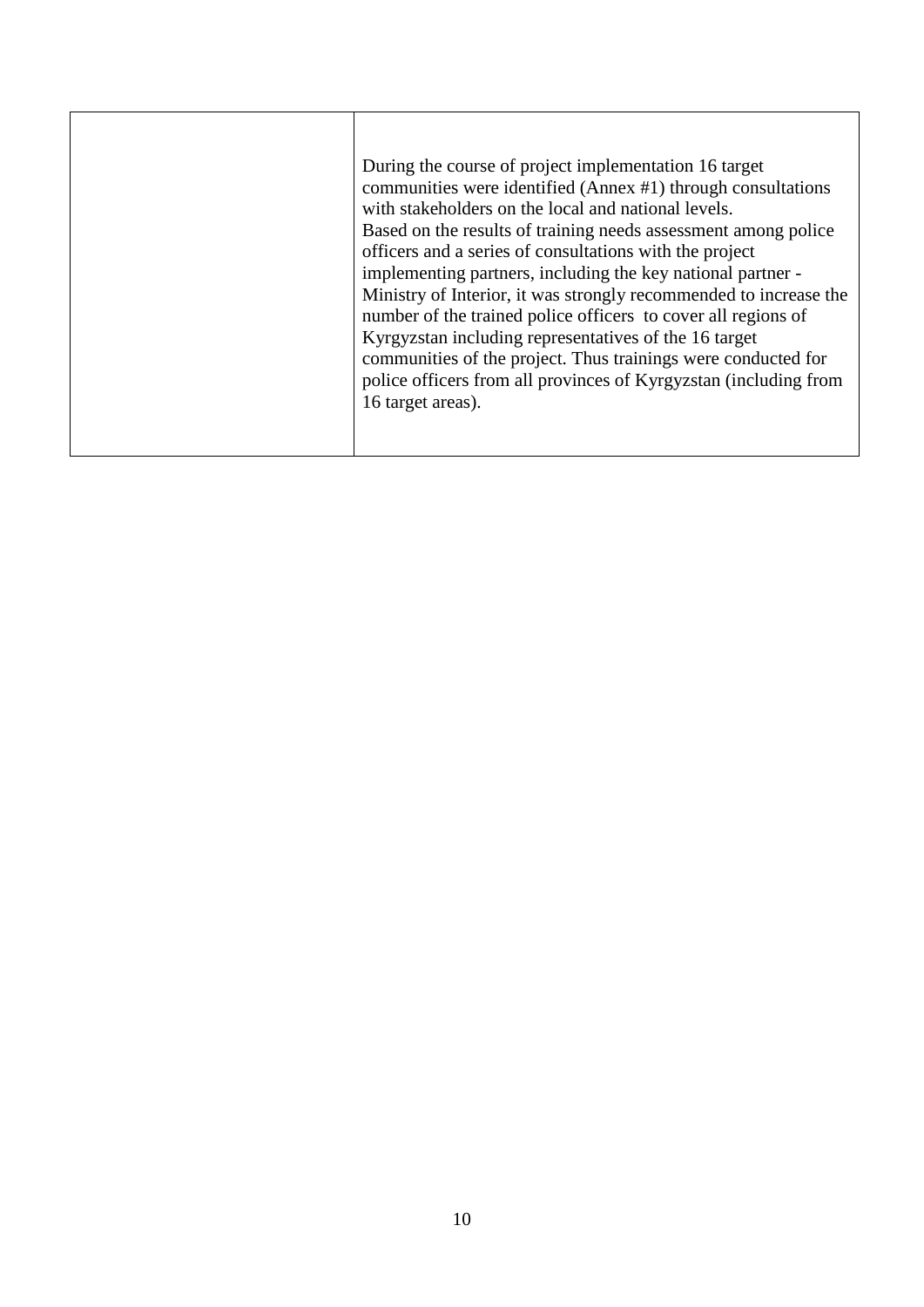# **PART 2: LESSONS LEARNED AND SUCCESS STORY**

## **2.1 Lessons learned**

*Provide at least three key lessons learned from the implementation of the project. These can include lessons on the themes supported by the project or the project processes and management.*

| Lesson 1 (1000   | In total within the frames of UNFPA component 10 3-day trainings –       |
|------------------|--------------------------------------------------------------------------|
| character limit) | WLS were conducted for more than 80 women and girls. Experts from        |
|                  | State Agency on Religious Affairs, Ministry of Interior, Miftiyat,       |
|                  | social and medical workers acted as trainers and facilitators. Training  |
|                  | for trainers was not planned prior the WLS. Experts from respective      |
|                  | agencies has good knowledge of respective topics and issues, however     |
|                  | they do not possess trainer and facilitator skills, which was            |
|                  | demonstrated during the trainings. The project has learned a lesson - in |
|                  | PVE related trainings it is important to conduct TOT before delivering   |
|                  | trainings for a broader audience and agree on core messages.             |
| Lesson 2 (1000   | It was challenging to call religious community to get free legal         |
| character limit) | consultations, especially among women's communities. The reason is       |
|                  | that many religious communities are committed more to the norms of       |
|                  | religious law, and at the same time considering secular law secondary    |
|                  | in their daily life. On the other hand, some women are forbidden to      |
|                  | communicate with other men, even if it involves obtaining legal          |
|                  | advice. Understanding these circumstances, we have attracted both        |
|                  | men and women as legal advice. We also tried to mobilize the             |
|                  | population through local spiritual leaders, trusted and authoritative    |
|                  | religious figures so that they could explain to parishioners about       |
|                  | advantages to get appropriate secular legal consultations.               |
| Lesson 3 (1000   |                                                                          |
| character limit) |                                                                          |
| Lesson 4 (1000   |                                                                          |
| character limit) |                                                                          |
| Lesson 5 (1000   |                                                                          |
| character limit) |                                                                          |

# **2.2 Success story (OPTIONAL)**

*Provide one success story from the project implementation which can be shared on the PBSO website and Newsletter as well as the Annual Report on Fund performance. Please include key facts and figures and any citations (3000 character limit).*

WLS was one of successful project measures, participants of WLS shared with their great inspirations: "This is is informative, creative, giving impetus to peacebuilding activities and calling for tolerance project. It once again reminded all of us about the civil duty, and made realize the personal responsibility for the destiny of the country.During the school, I said that I did not notice how I became radical myself (may Allah protect us from serious, real, destructive radicalism). I meant that lately I did not take into account the traditions and norms of society, and I did not participated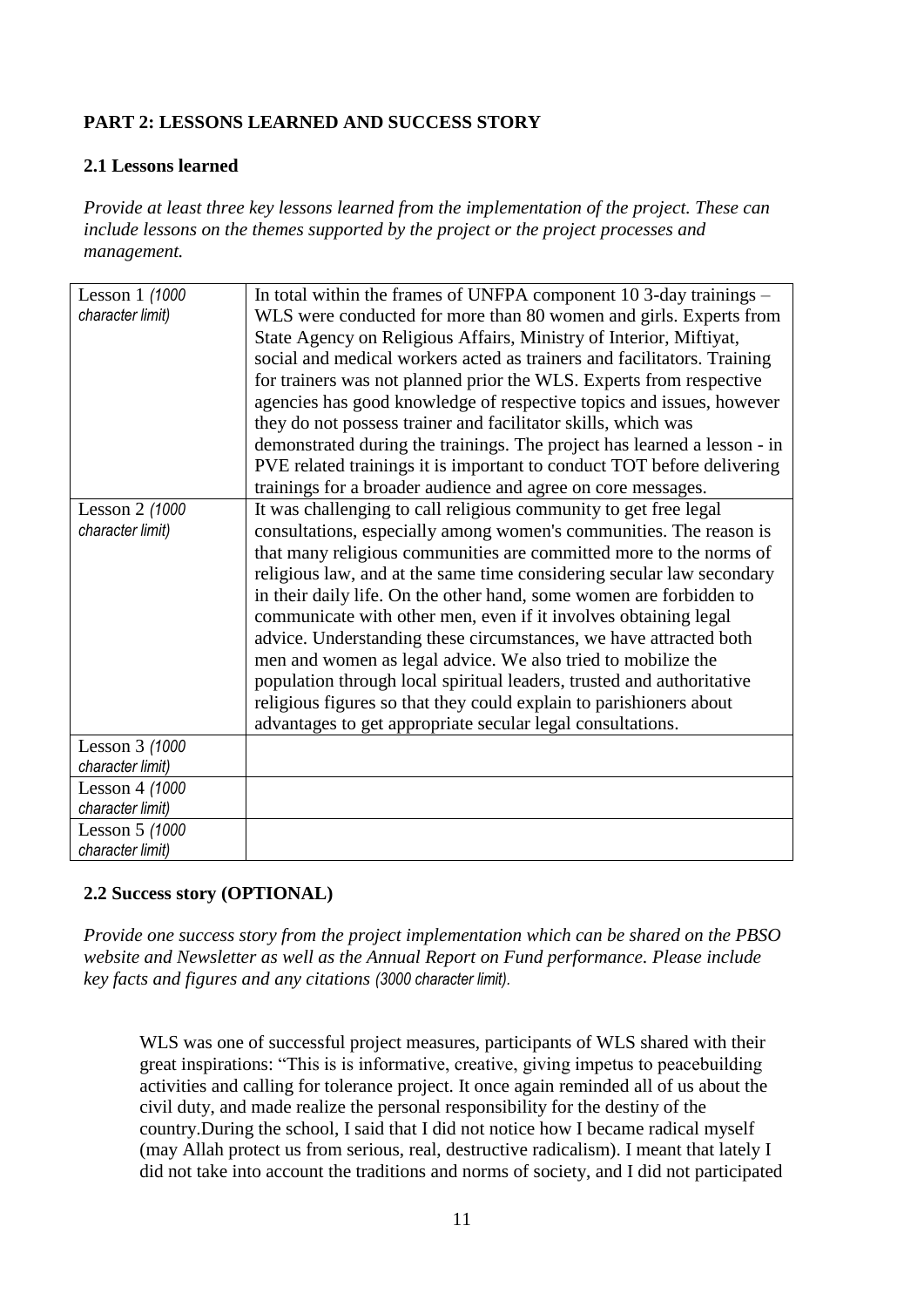in some secular activities. Of course, as a true Muslim woman, I did not stop calling people to Islam, because I want people to know the truth and find happiness in both worlds. However, on the project we went deeper into the notion of "tolerance" and I realized that I did a little wrong. Precisely, my actions were not in accordance with the concept of tolerance. After all, everyone has the right to religious freedom and we should respect it".

"When a project staff member, for the first time, came to our community and told about the project, we - religious women were more frightened than pleased. We had been used to live as separate and isolated group of women, and we do not remember someone's interest in us before. Initially, all women refused to participate in school, one woman could not participate, due to her husband's prohibition, while second has a mother-in-law, the third is afraid, because it's not clear what it is, she thinks it's better to stay away from "trouble". We are really glad that five of our women overcame their fears, found the courage and came to the training. The overwhelming desire to gain knowledge, new information and use this rare opportunity helped them to get over all obstacles.How much we got when we left our comfort zones and met with different people, and coped with different situations. We, as it turned out, stayed in the same melting pot by not leaving our homes, not looking anywhere and not letting anyone to come to us. And today, for the first time, we conducted the lesson by ourselves, just as our teachers conducted to us. I heartily wish this project is not going to stop working, because I really want to be taught and learn all the time in order to know a lot, be strong, and never be afraid. I want other women, my friends, to learn a lot, to be confident and not afraid of life".

## **PART 3** *–* **FINANCIAL PROGRESS AND MANAGEMENT ARRANGEMENTS**

## **3.1 Comments on the overall state of financial expenditure**

<u>.</u>

*Please rate whether project financial expenditures are on track, slightly delayed, or off track: on track*

If expenditure is delayed or off track, please provide a brief explanation (500 characters maximum):

Please provide an overview of expensed project budget by outcome and output as per the table below.<sup>5</sup>

| Outcome 1: |             |              |          |          |                |  |  |  |  |
|------------|-------------|--------------|----------|----------|----------------|--|--|--|--|
| Output     | Output name |              | Approved | Expensed | Any remarks on |  |  |  |  |
| number     |             | <b>RUNOs</b> | budget   | budget   | expenditure    |  |  |  |  |
| Output 1.1 |             |              |          |          |                |  |  |  |  |
| Output 1.2 |             |              |          |          |                |  |  |  |  |
| Output 1.3 |             |              |          |          |                |  |  |  |  |
| Outcome 2: |             |              |          |          |                |  |  |  |  |
| Output 2.1 |             |              |          |          |                |  |  |  |  |
| Output 2.2 |             |              |          |          |                |  |  |  |  |

 $<sup>5</sup>$  Please note that financial information is preliminary pending submission of annual financial report to the</sup> Administrative Agent.